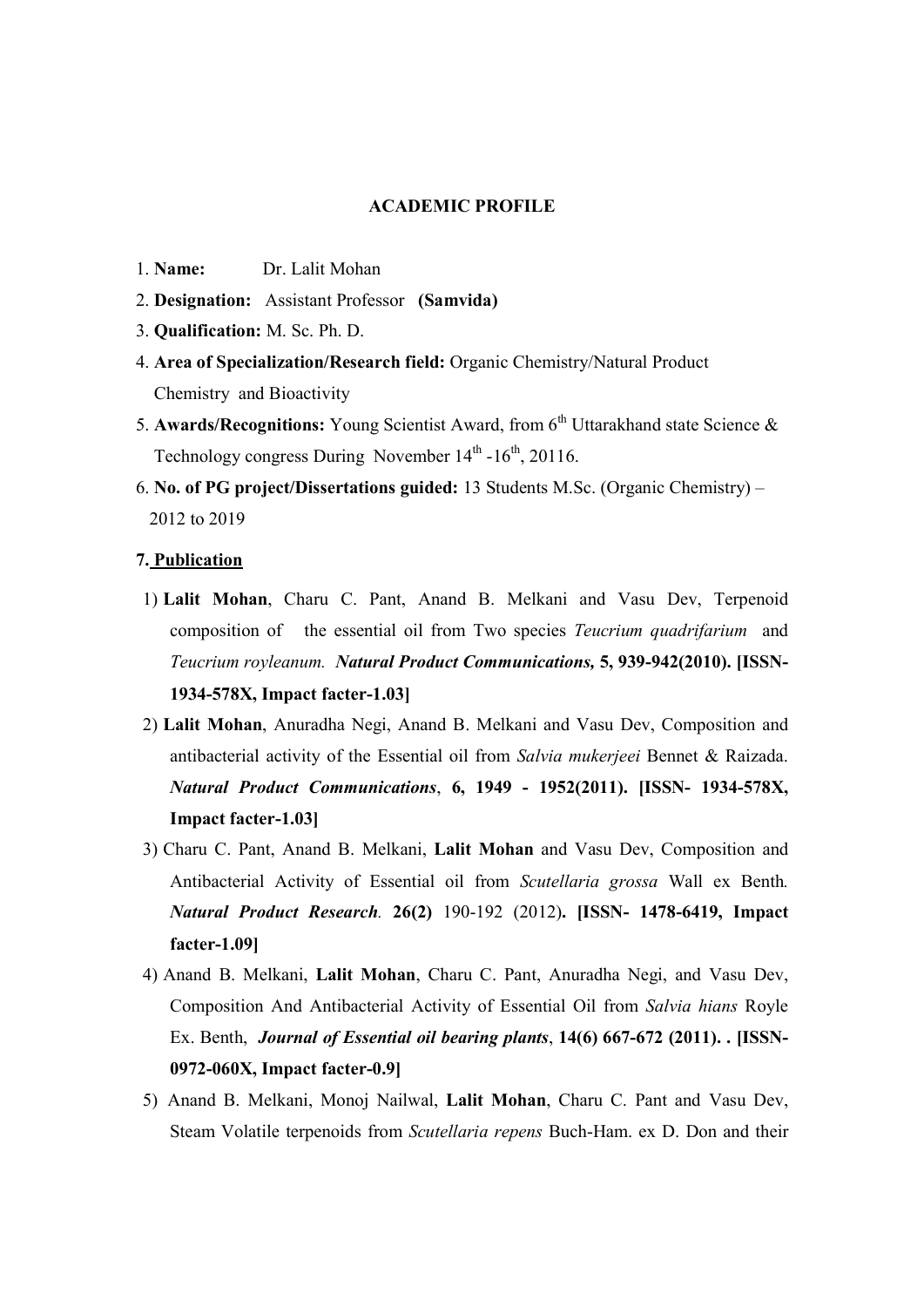Bioactivity, *Journal of essential oil research*, 25(5):368-371 (2013). [ISSN- 1041-2905, Impact facter-0.9]

- 6) Lalit Mohan and Bhawna Bhat, Screening of antibacterial potential of root extracts of Solanum xanthocarpum Schrad. and Wendl, Journal of Medicinal Plants Research, 7(13), 749-752 (2013). [ISSN 1996-0875, Impact facter-0.879]
- 7) Reema Priydarshi, Anand B. Melkani, Lalit Mohan and Charu C. Pant. Terpenoid composition and antibacterial activity of the essential oil from Inula cappa (Buch-Ham. ex. D. Don) DC Journal of essential oil research, 28, (2) 172-176 (2016). [ISSN- 1041-2905, Impact facter-0.9]
- 8) Anand B. Melkani\*, Lalit Mohan and Charu C. Pant., Diterpene rich essential oil from Anisomeles indica (l.) O. Kuntz. and its antimicrobial activity. World Journal of Pharmaceutical Research (2016) 5, 5, 932-943 [ISSN 2277-7105, Impact facter 6.9]
- 9) Lalit Mohan and Anand B. Melkani, Therapeutic Impact of Volatiles from Agrimonia aitchisonii Schnobeck Temesy and Pimpinella acuminata (Edgew.) CB Clarke. J. Chem. Eng. Chem. Res. (2016),3, 11, 1062-1066
- 10) Deepshikha Joshi, Manoj K. Nailwal, Lalit Mohan and Anand B. Melkani Ligulariya amplexicaulis (wall) DC Essential oil composition and antibacterial actvity. Journal of Essential Oil Research (2018), 30, 189-196. [ISSN- 1041-2905, Impact facter-0.9]
- 11) Lalit Mohan, Reema priydarshi,, Anand B. Melkani and Charu C. Pant, Chemical composition and antibacterial activity of the steam volatile extract from Salvia coccinea Juss. ex Murr International Journal of Green and Herbal Chemistry (2019) 8, No.3, 277-285. [ISSN- 2278-3229, Impact facter-5.4]

#### Workshops\Conferences

- 1) Actively participated in the "International Austtralian National Chemistry Quiz Workshop" Organized by Uttarakhand state Council for Science and Technology, Dehradun at Mansuri during August, 11<sup>th</sup> 2007.
- 2) Lalit Mohan and Anand B. Melkani, "Chemical composition and antimicrobial activity of the essential oil from Salvia hians Royal ex. Benth." Paper was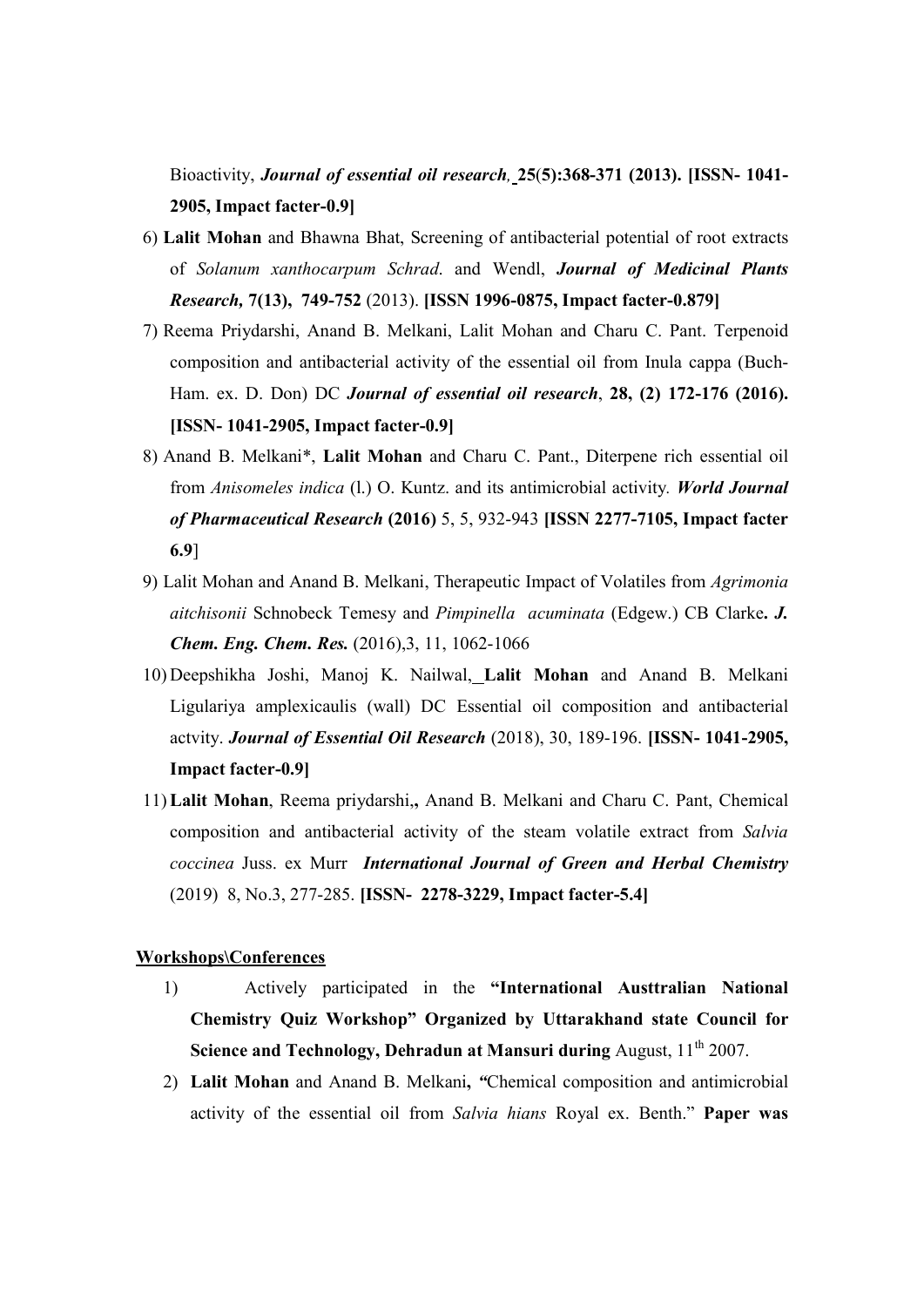presented in Poster session in  $3<sup>rd</sup>$  Uttarakhand state Science & technology congress at IIT Roorkee during November  $10^{th}$  -11<sup>th</sup> 2008.

- 3) Actively participated in the National Seminar on "Response of eco-biological components to the phenomenon of global warming (NSREG-2009)" Organized by Department of Zoology, D. S. B. Campus, Kumaun University, Nainital during 26-27 September 2009.
- 4) Lalit Mohan and Anand B. Melkani, "Terpenoid composition of the essential oils from two species of Teucrium and its chemosystemics" Paper was presented in Oral session in  $4<sup>th</sup> Uttarakhand state Science & technology congress at GB$ Pant University of Agriculture & Technology, Pantnagar during November  $9^{\text{th}}$  -10<sup>th</sup> 2009.
- 5) Lalit Mohan, Anand B. Melkani, "Analysis of steam volatile components from the species of Salvia growing in the Central Himalayan region of India" Paper was presented in Oral session in First National Conference on Identifying the Research Basis for Sustainable Development of the Kumaun Region at Amarpali Institute of Technology & Science, Lamachaur, Haldwani during January,  $15^{th}$  - $16^{th}$ , 2010.
- 6) Lalit Mohan, Anand B. Melkani, "Analysis of steam volatile components from the species of Salvia growing in the Central Himalayan region of India" Paper was presented in Oral session in 2<sup>nd</sup> Rashtriya Yuva Vaigyanik Sammelan at **Doon University, Dehradun** during February,  $6^{th}$  -7<sup>th</sup>, 2010.
- 7) Actively participated in the "Regional Seminar on I.P.R. issue" held in GB Pant University of Agriculture & Technology, Patwadangar, Nainital During March,  $24<sup>th</sup>$  2010.
- 8) Lalit Mohan, Anand B. Melkani, "Screening of essential oil from the Salvia species grow in Uttarakhand for Antimicrobial Potential" Paper was presented in Oral session in National Seminar on "Chemistry Biology Interface: Recent Trends" at Govt. Post Graduate College, Ranikhet during October,  $28<sup>th</sup>$  -30<sup>th</sup> 2010.
- 9) Lalit Mohan, Anand B. Melkani, "Antimicrobial Efficacy of Essential oil from Species of Salvia Growing in Uttarakhand" Paper was presented in Oral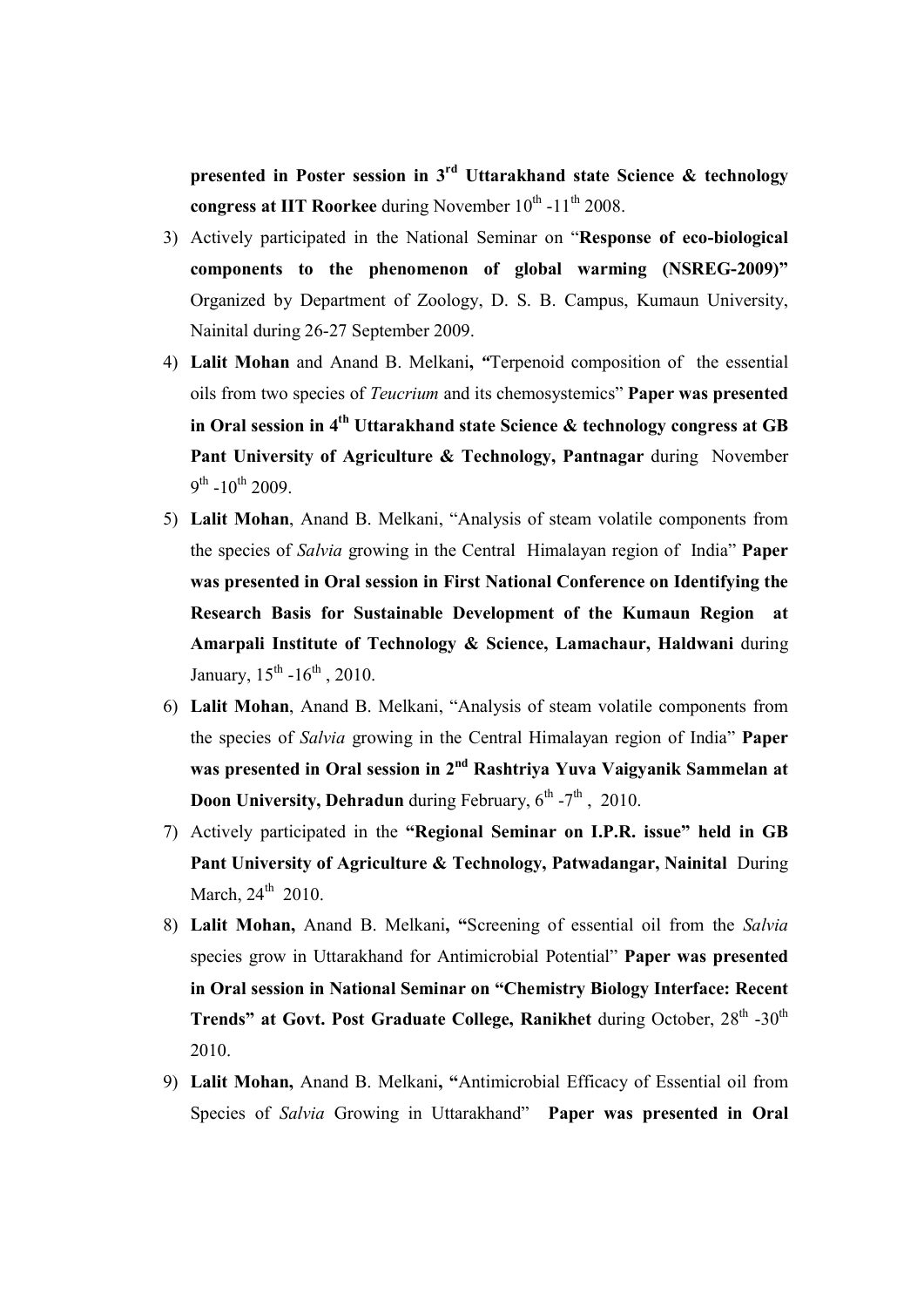session in 5<sup>th</sup> Uttarakhand state Science & Technology congress at Doon University, Dehradun during November  $10^{th}$  -12<sup>th</sup>, 2010.

- 10) Lalit Mohan, Anand B. Melkani, "Rich diterpene and antimicrobial activity from the essential oil of *Anisomeles indica* (L.) O. Kuntze" (Paper was presented in Oral session National Conference at D.B.S. College, Dehradun during May 1st- $2<sup>nd</sup>$ , 2011.
- 11) Actively participated in the "National Workshop on Intellectual Property Rights & Patent Awareness". Department of Biotechnology, Bhimtal Campus, Kumaun University, Nainital During  $6<sup>th</sup>$  July, 2011.
- 12) Lalit Mohan, Anand B. Melkani "Terpenoid composition and Antimicrobial potential from species of Scutellaria growing in Uttarakhand" Paper was presented in Poster session in National conference on Emerging trends in chemistry-Biology Interface at Chemistry Department, D. S. B. Campus, Kumaun University, Nainital during November  $03<sup>th</sup> -05<sup>th</sup>$ , 2011.
- 13) Mohammad S. Javed, Anand B. Melkani and Lalit Mohan "Phytochemical constituents and Antifungal activity of the essential oil from Salvia leucantha Cav" Contribution of Paper in Poster session in National conference on Emerging trends in chemistry-Biology Interface at Chemistry Department, D. S. B. Campus, Kumaun University, Nainital during November  $03<sup>th</sup> -05<sup>th</sup>$ , 2011.
- 14) Lalit Mohan, Anand B. Melkani and Charu C. Pant "Terpenoid composition of the essential oil and Bioactivity from Helenium grandiflorum (Wild) O. Kuntze" Paper was presented in Poster session in  $6<sup>th</sup>$  Uttarakhand state Science & Technology congress at S. S. J. Campus Almora Kumaun University, Nainital during November  $14<sup>th</sup> - 16<sup>th</sup>$ , 2011.
- 15) Charu C. Pant, Anand B. Melkani and Lalit Mohan "Phytochemical analysis and antibacterial activity of the essential oil from Aechmenthara gossypina (Wall.) Nees" Contribution of Paper in Poster session in 6<sup>th</sup> Uttarakhand state Science & Technology congress at S. S. J. Campus Almora Kumaun University, Nainital during November  $14<sup>th</sup> - 16<sup>th</sup>$ , 2011.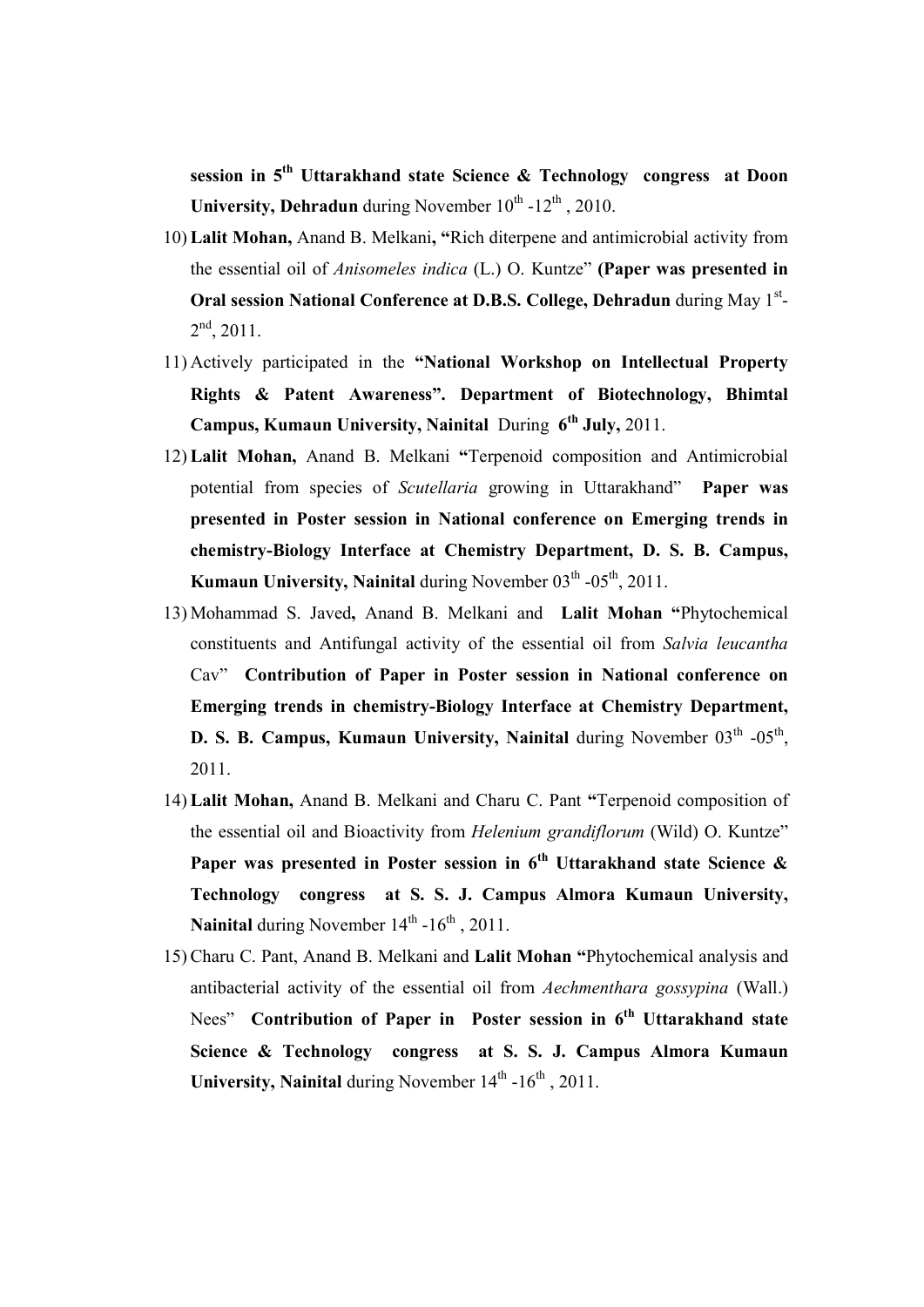- 16) Actively participated in the "National Workshop on Issues surrounding IPR in Uttarakhand" held UGC-Academic Staff College, Kumaun University, Nainital During  $14-15^{th}$  July, 2012.
- 17) Lalit Mohan, Anand B. Melkani and Charu C. Pant "Bioactivity of essential oil and pure compounds isolated from Senecio and Helenium species" Paper was presented in Poster session in 6<sup>th</sup> International Conference on Green Technologies for Environmental

Rehabilitation at Faculty of Engineering & Technology, Gurukul Kangri University, Haridwar during February  $11^{th}$  -13<sup>th</sup>, 2012.

- 18) Charu C. Pant, Anand B. Melkani and Lalit Mohan "Phytochemical analysis and Antimicrobial evaluation of some medicinal plants" Contribution of Paper in Poster session in 6<sup>th</sup> International Conference on Green Technologies for Environmental Rehabilitation at Faculty of Engineering & Technology, Gurukul Kangri University, Haridwar during February  $11^{th}$  -13<sup>th</sup>, 2012.
- 19) Lalit Mohan and Anand B. Melkani "Screening of antimicrobial potential of root extracts of Salvia mukherjeei Bennt & raizada Paper was presented in Poster session in  $7<sup>th</sup> Uttarakhand state Science & Technology$  congress at Graphic Era University, Dehradun during November  $21^{th}$  - $23^{th}$ , 2012.
- 20) Lalit Mohan and Anand B. Melkani "Screening of antimicrobial potential of root extracts of Scutellaria scandense D. Don" Paper was presented in Poster session in  $1<sup>st</sup>$  International conference on New horizons in pharmaceutical  $\&$ biomedical sciences Dehradun during January  $12^{th}$  -13<sup>th</sup>, 2013.
- 21) Actively participated in the "Workshop on National e-Governance Plane" held Information Communication Technology (ICT) Directorate, Kumaun University, Nainital During  $16<sup>th</sup>$  April, 2013
- 22) Reema priydarshi, Anand B. Melkani and Lalit Mohan "Terpenoid composition and antibacterial activity from Inula cappa (Buch-Ham.ex.D. Don) DC" Contribution of Paper in Poster session in  $8<sup>th</sup>$  Uttarakhand state Science  $\&$ Technology congress at Doon University, Dehradun during December  $26<sup>th</sup>$  - $28^{th}$ , 2013.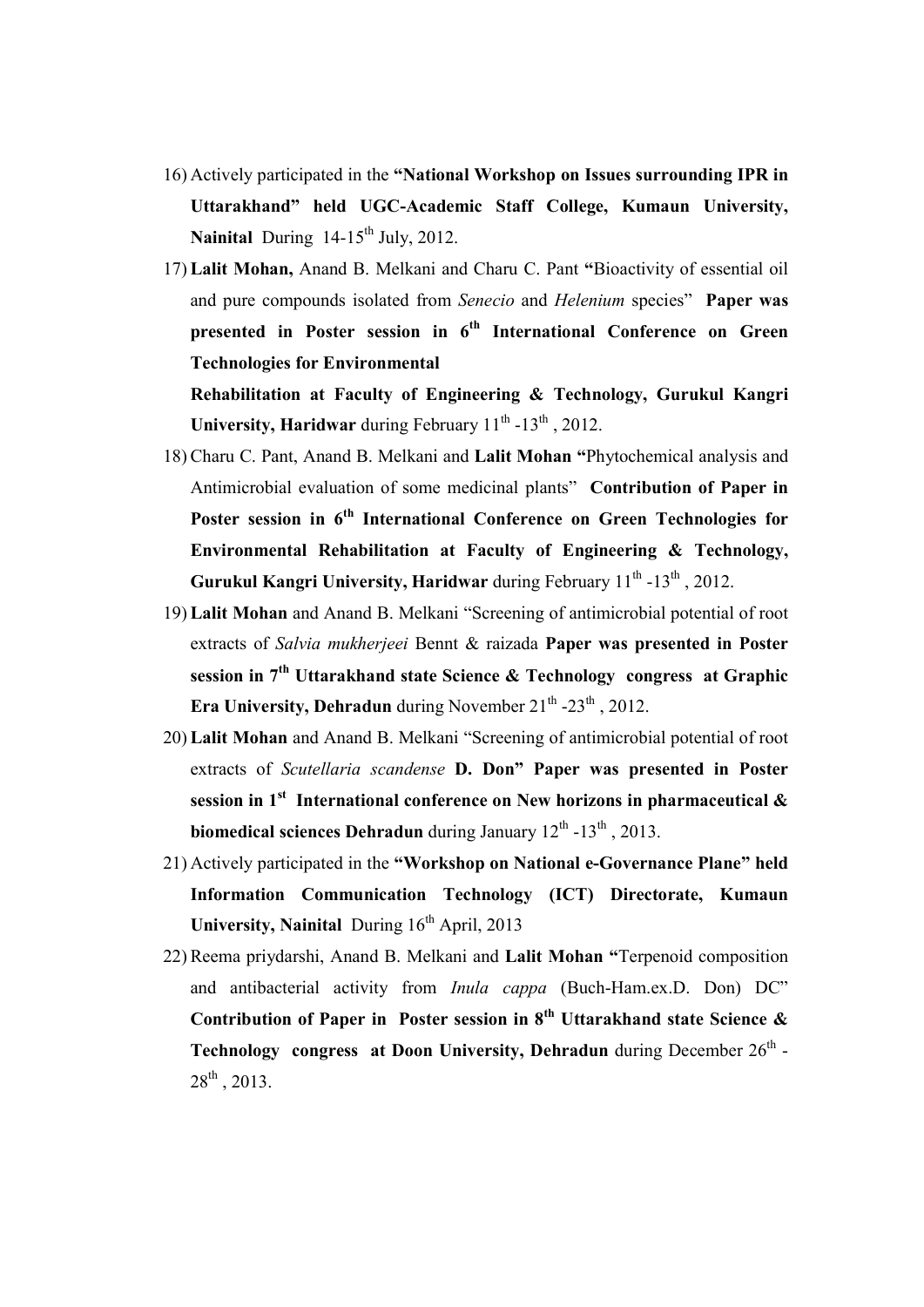- 23) Actively participated in the "Workshop on Open Educational Resources'.  $15<sup>th</sup>$ February, 2014.Organized by Uttarakhand Open University, Haldwani, Uttarakhand.
- 24) Actively participated the National Program on Technology Enhanced Learning (IIT Madras) NPTEL workshop conducted on 21-23 August 2014.
- 25) Actively participated in National Workshop on "Harnessing Intellectual Property & It's Management for Growth and Prosperity" organized by Kumaun University, Nainital. During 15<sup>th</sup> October, 2014.
- 26) Lalit Mohan, Anand B. Melkani, Therapeutic Impact of Volatiles from Agrimonia aitchisonii Schnobeck Temesy and Pimpinella acuminata (Edgew.) CB Clarke; poster Presentation on 1<sup>st</sup> International conference on "Energy fuctional materials & Nanotechnology" (ICEFN-2016) Held at Department of Chemistry Kumaun University Nainital, from March 27-29<sup>th</sup> 2016.
- 27) Lalit Mohan, Anand B. Melkani, In vitro Antibacterial and antioxidant Activity of essential oil from aerial parts of Scutellaria and Plactranthus Species from Himalayan region, Oral Presentation on 19<sup>th</sup> International Conference of International Academy of Physical Sciences & Symposium on Fixed Point Theory and Dynamical Systems Organized by Kumaun university Nainital from October 17-19, 2016
- 28) Lalit S Bisht\*, Anand B Melkani, Rajendra Prasad, Deepshikha Joshi and Lalit Mohan, Comparative Stydy of antimicrobial Activity of the essential oil from root and whole aerial parts of *Carpesium cernuum* L., contributed 19<sup>th</sup> International Conference of International Academy of Physical Sciences & Symposium on Fixed Point Theory and Dynamical Systems Organized by Kumaun university Nainital from October 17-19, 2016
- 29) Rajendra Prasad , Anand B Melkani, Lalit S Bisht, Deepshikha Joshi and Lalit Mohan, Chemical composition and study of antibacterial activity of Dicliptera rixburghiana Nees. Collected from Two different regions of uttarakhand. contributed 19<sup>th</sup> International Conference of International Academy of Physical Sciences & Symposium on Fixed Point Theory and Dynamical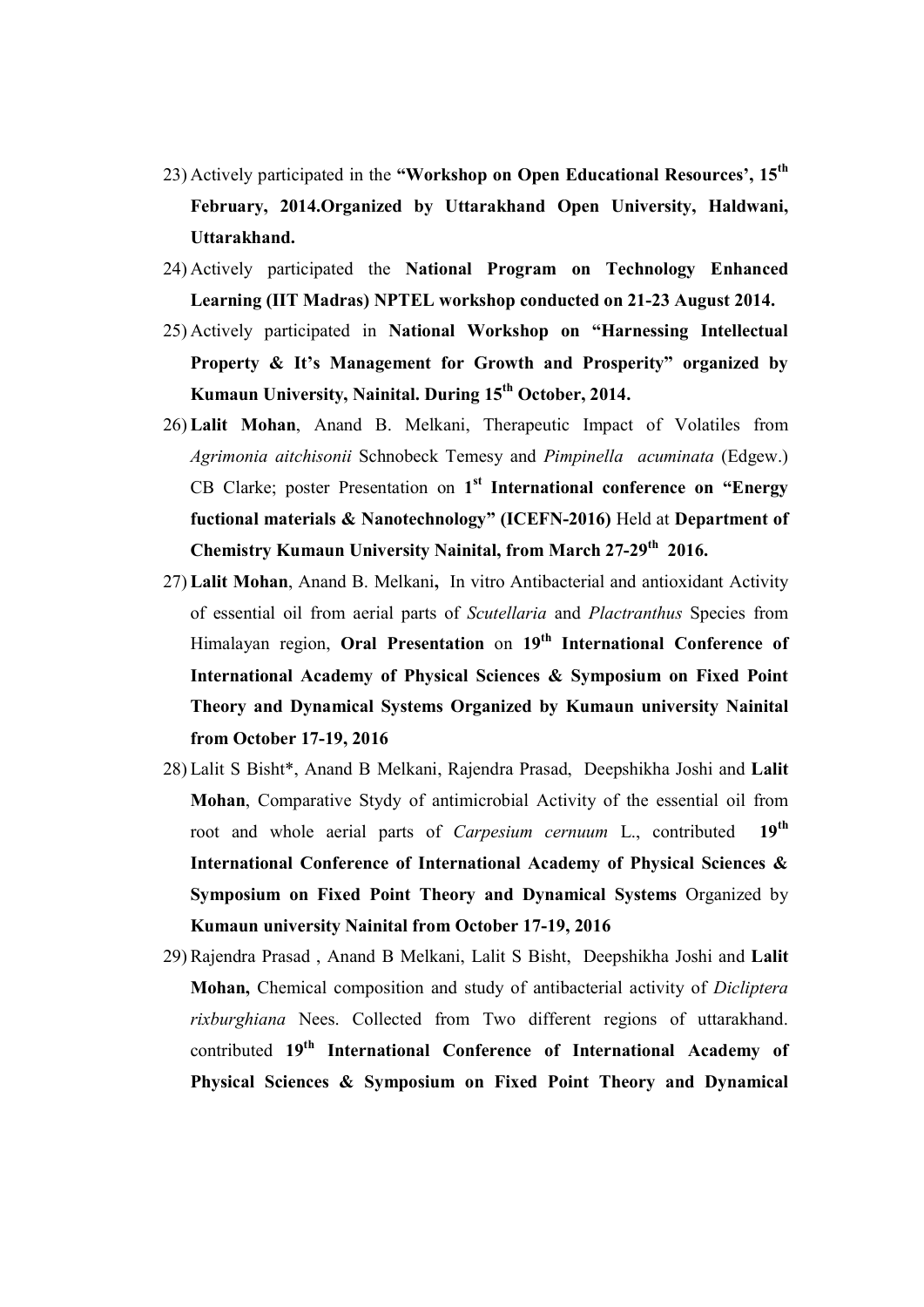Systems Organized by Kumaun university Nainital from October 17-19, 2016.

- 30) Lalit Mohan, Anand B. Melkani, In vitro antibacterial and antioxidant activity of volatile extract from the aerial parts of Hypericum perforatum L. Oral presentation on 8<sup>th</sup> Conference of The Indian Science Congress Association ( Haridwar Chapter), Nainital held on October 14-15, 2017
- 31) Lalit S. Bisht, Anand B. Melkani, Rajendra Prasad, Deepshikha Joshi and Lalit Mohan; Phytochemical Screening and Antimicrobial activity of essential oil from aerial parts of *Plectranthus Straitus* 8<sup>th</sup> Conference of The Indian Science Congress Association (Haridwar Chapter), Nainital held on October 14-15, 2017.
- 32) Rajendra Prasad, Anand B. Melkani, Lalit S. Bisht, Deepshikha Joshi and Lalit Mohan, Exploration of Chemical Composition and Bioactivity of essential oil from aerial parts of *Maesa argentea* Wall, 8<sup>th</sup> Conference of The Indian Science Congress Association (Haridwar Chapter), Nainital held on October 14-15, 2017.
- 33) Lalit Mohan, Anand B. Melkani,In vitro antimicrobial activity of volatile extract from the aerial parts of Chaerophyllum acuminatum Oral Talk on 2<sup>nd</sup> International conference on "Energy functional materials, Nanotechnology & Sustainable environment Management" (ICEFN & SEM -2019) Held at Department of Chemistry Kumaun University Nainital, from May 24-26<sup>th</sup> 2019.

## Book Chapter-

- 1) Terpenoid Composition and Bioactivity of essential oil from Helenium grandiflorum (Willd) "Science and technology in Uttarakhand & Uttarakhand State Council for Science and Technology (UCOST), p-57-66 (2014), ISBN-978-81-211- 0887-4
- 8. Conference/Seminar organized:

| S/N | Status as organizer | Title of the                  | Year and dates                 |
|-----|---------------------|-------------------------------|--------------------------------|
|     |                     | conference/seminar            |                                |
|     | Member              | 1 <sup>st</sup> International | 2016 March 27-29 <sup>th</sup> |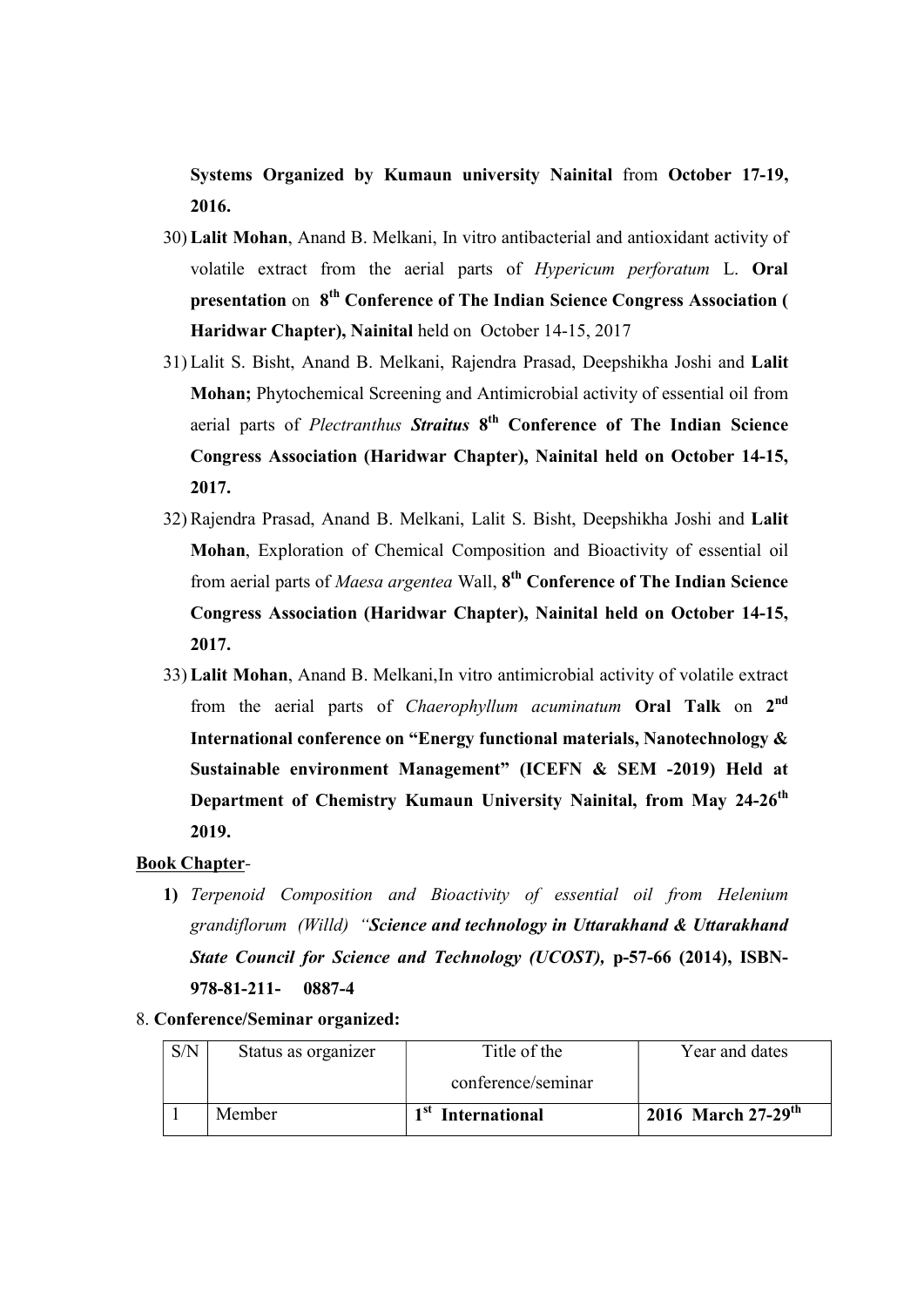|   |           | conference on "Energy<br>functional materials,<br>Nanotechnology $\&$<br>Sustainable environment<br>Management" (ICEFN &<br><b>SEM -2016)</b>                                      |                              |
|---|-----------|------------------------------------------------------------------------------------------------------------------------------------------------------------------------------------|------------------------------|
| 2 | Treasurer | 2 <sup>nd</sup> International<br>conference on "Energy<br>functional materials,<br>Nanotechnology &<br><b>Sustainable environment</b><br>Management" (ICEFN &<br><b>SEM -2019)</b> | 2019 May 24-26 <sup>th</sup> |

# 9. Academic/Administrative positions held

| S/N | Chairman/Member/ | <b>Committee/Board</b>           | Year (From-To)  |
|-----|------------------|----------------------------------|-----------------|
|     | <b>Secretary</b> |                                  |                 |
| 1.  | Member           | External flying squad annual and | 2011-2019 and   |
|     |                  | Semester Examination,            | $(2019 - 2020)$ |
|     |                  | Kumaun University, Nainital      | Semester        |
|     |                  |                                  | Examination)    |
| 2.  | Member           | <b>Admision Committee</b>        | Academic year   |
|     |                  | B.Sc. II Sem & M.Sc. I Sem.      | 2014-2015.      |
|     |                  |                                  | 2015-2016,      |
|     |                  |                                  | 2016-2017 and   |
|     |                  |                                  | 2017-2018.      |
| 3.  | Program Officer  | National Service scheme          | Since $2016$    |
|     | (NSS)            | D. S. B. Campus Unit             |                 |

10. Any other Information: